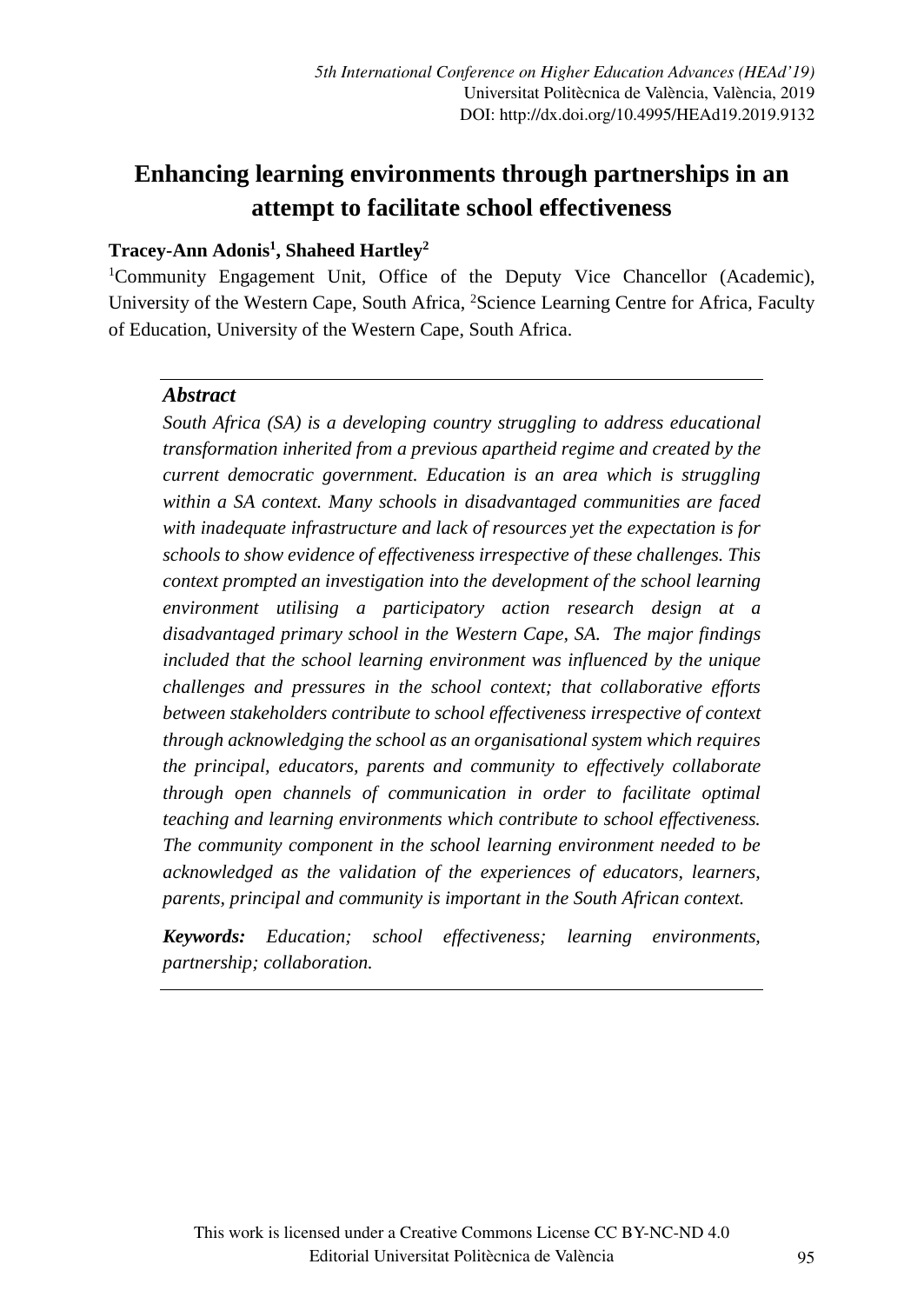### **1. Introduction**

Within the post 1994 South African (SA) context of change, education is regarded as one of South Africa's key problem areas (Oswald & Perold, 2015, p.2). A report commissioned by the Centre for Development and Enterprise highlighted the South African Education Crisis and the quality of education in South Africa from  $1994 - 2011$ . Some of the key findings from this report were that there was no improvement in South African Grade Six literacy or numeracy performance over the seven year period; South African pupils ranked 10th of the 14 education systems for reading and 8th for mathematics, behind much poorer countries such as Tanzania, Kenya and Swaziland; South African mathematics teachers have belowbasic levels of content knowledge; school data showed that of the 100 pupils that start grade one, 50 will drop-out before Grade 12 (most of which happens in grade 10 and 11), 40 will pass the National Senior Certificate (NSC) exam and 12 will qualify for university and that there is a distinct educational divide and effectively two different public school systems in South Africa (the smaller, better performing system accommodates the wealthiest 20-25 per cent of pupils who achieve much higher scores than the larger system which caters to the poorest 75-80 per cent of pupils) (Spaull, 2013, p. 4-7). This summary indicates that the state of education in South Africa is critical and if we really intend to develop the state of education we need to improve the socio-economic status for the majority of South Africans.

Nicolson (2015) reported that 12 million people in SA live in extreme poverty. The Organisation for Economic Co-operation and Development (OECD, 2017) has expanded on the severe economic threat that the poor state of education poses to this country which has a legacy of racial classification and hierarchy based on skin colour. This is particularly evident in the great degree of inequality between previously and still advantaged white schools that have a wealth of resources resultant from a historical background which favoured the white race as opposed to the previously and still disadvantaged black schools where resources are lacking. The challenge of facilitating effective learning environments in this context, given the socio-economic and sociological problems that are direct spin-offs of poverty such as unemployment and low levels of education of parents particularly in disadvantaged communities, places a huge responsibility on the shoulders of the managers and educators at schools. The latter argument is critical given the decentralisation of the state's role in schools post 1994 where partnerships with the community and stronger relationships with 'those closest to the learner' (preferably parents) are encouraged and in fact is a key principle in education reconstruction and legislated within a South African context (Heystek, 2011). Parents, guardians and caregivers of learners are therefore required to participate in the governance structure of the school and inherent in this policy requirement is that communities possess knowledge and resources. The reality though places a huge responsibility on principals and educators as disadvantaged communities are characterised by poverty, unemployment and low levels of education. The impact of poverty is such that parents of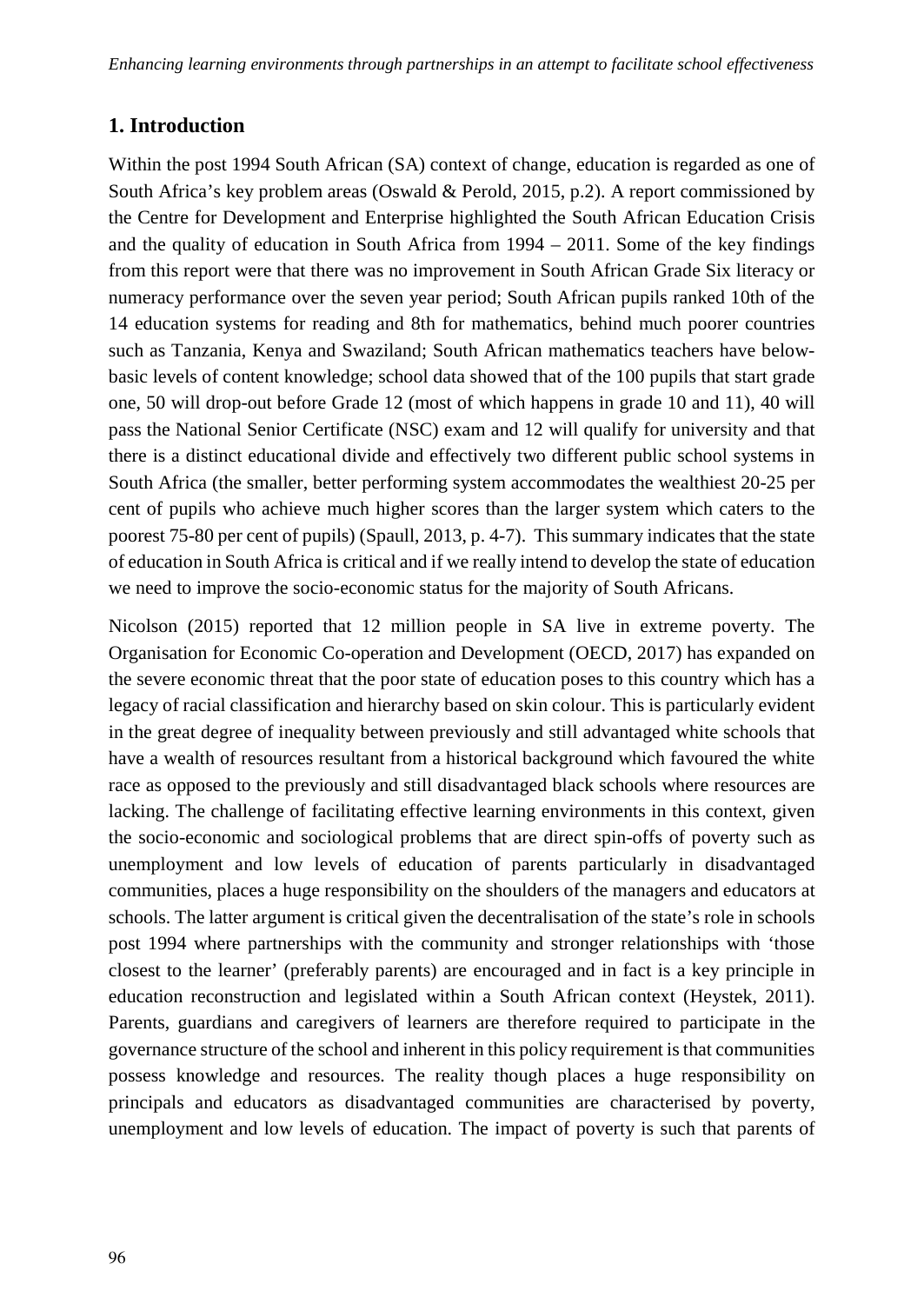learners from poor schools often have low educational qualifications and have several needs that supercedes educational involvement such as health care and employment (Kamper, 2008, p.2).

Quality educational experiences are largely impacted by the resource capacity of parents in the South African reality. More often than not, parents are not equipped to deal with the complex nature of tasks and concepts particularly in science and mathematics. Singh, Mbokodi & Msila  $(2004, p. 301)$  found that "presently, there appears to be insufficient participation of black parents in managing schools…" The reality of context, socio economics and social class is therefore largely ignored yet it plays an important role in the optimal involvement of the community in the school.

Overcrowded classrooms are unfortunately the norm within South African education and Marais (2016, p.1) asserts that it will 'remain a part for the immediate future and perhaps even for the long-term future.' Irrespective of the dire state of education within SA, 'the strategic importance of teachers cannot be denied as they are expected to act as agents of change and have a key role in ensuring that quality education is delivered to all children regardless of context' (Oswald & Perold, 2015, p.2). The impact of overcrowded classrooms does not bode well for quality education and facilitating an ideal learning environment is extremely difficult and may contribute to a challenging learning environment which is not conducive to learning and essentially quality education (Marais, 2016). Developing innovative strategies to overcome barriers to educational success is critical within the South African educational landscape particularly as the aim is to deliver quality education and thus contribute to school effectiveness. Education is complex within the 21st century and therefore new perspectives are required that address how parents, schools, and communities will work together to face these challenges.

The theoretical framework for this study relies on systems thinking as this theory provides a holistic perspective of the world. Rooted in biology, the theory seeks to understand the school as a system, as an integrated whole found within a specific context where various shared environments overlap (Bronfenbrenner, 1979). Bronfenbrenner's (2005) ecological systems perspective is valuable as it recognises the school as a system and calls for a holistic understanding that educators and families are the most influential environment in children's learning and development within a complex set of 'layers'. The ecological model recognises the complexity of the individual's context of development (Mampane & Huddle, 2017). The school can therefore be regarded as an ecological system that is dynamic and which is highly dependent upon connections, affiliations and communications between the system's components, in this case, the principal, educators, parents and learners.

Learning environments therefore need to be investigated within the holistic systems view of the school. This study provided educators, parents, principal and the education department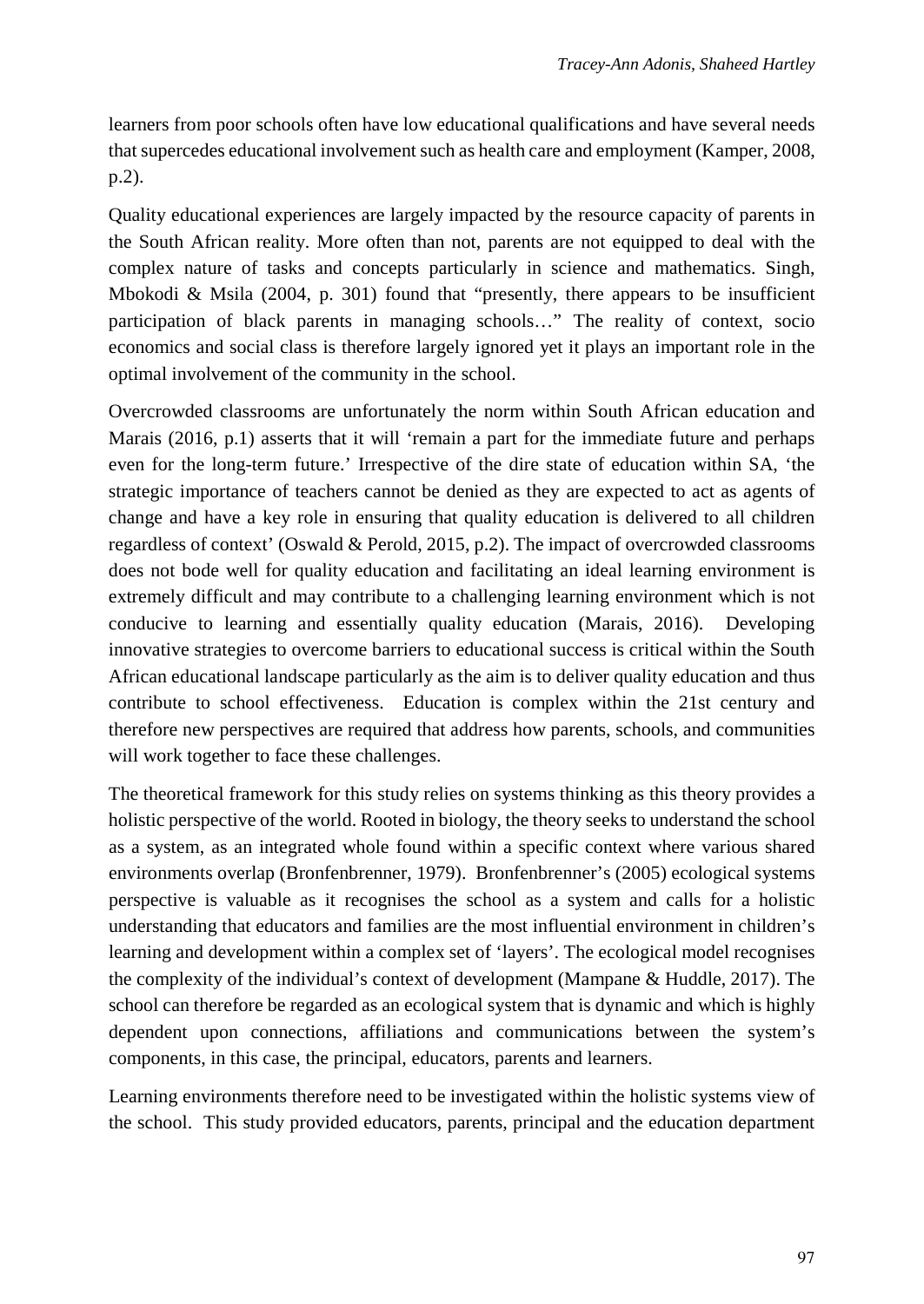with an opportunity to contribute to a process of transformation and change in their specific context. The implications of this study therefore delivered an exemplar of a historically disadvantaged school engaging in a participatory action research study with the aim to be effective. The research question for this study was 'What is the nature of the learning environment at a primary school in a sub-economic community with regard to the key role players at the school (principal, educators and parents) and how do these collaborations influence the school learning environment and essentially impact on school effectiveness?'

### **2. Methodology**

A community based participatory action research approach was implemented as it emphasised social action and possibly would facilitate my vision to plough back. The rationale for community based PAR draws on diverse historical influences and is guided by the following principles:

a) It is a collaborative enterprise between the academic researcher and community members which in this case are the principals, teachers, parents and learners. Facilitating a collaborative process is essential as rapport building and establishing trust between the community members is essential as we attempt to facilitate optimal data collection.

b) It validates multiple sources of knowledge and promotes the use of multiple methods of discovery and dissemination of the knowledge that could be produced. The use of this research approach would therefore facilitate that research instruments need to be thoughtfully selected and developed in order to ensure that the data collected characterizes the indigenous knowledge present within the primary school communities.

c) It has as its goal social action and social change for the purpose of achieving social justice.

This research was an intensive exploration of the school learning environment at a primary school over a period of four years. At the time that the research commenced (2014), the principal had just been appointed and had a staff of eleven educators and two non-teaching posts. These numbers have subsequently increased to a teaching staff of twenty and five nonteaching posts by 2016. In 2014 there were 400 learners at the school and in 2017 these numbers increased to 706.

Multiple sources of data were used in the research process as the researcher aimed to capture the importance of contextual detail and in-depth description (Babbie & Mouton, 2006). Quantitative and qualitative data collection tools were utilised in this study which enabled the researcher to explore the rich context while recognizing that multiple sources of evidence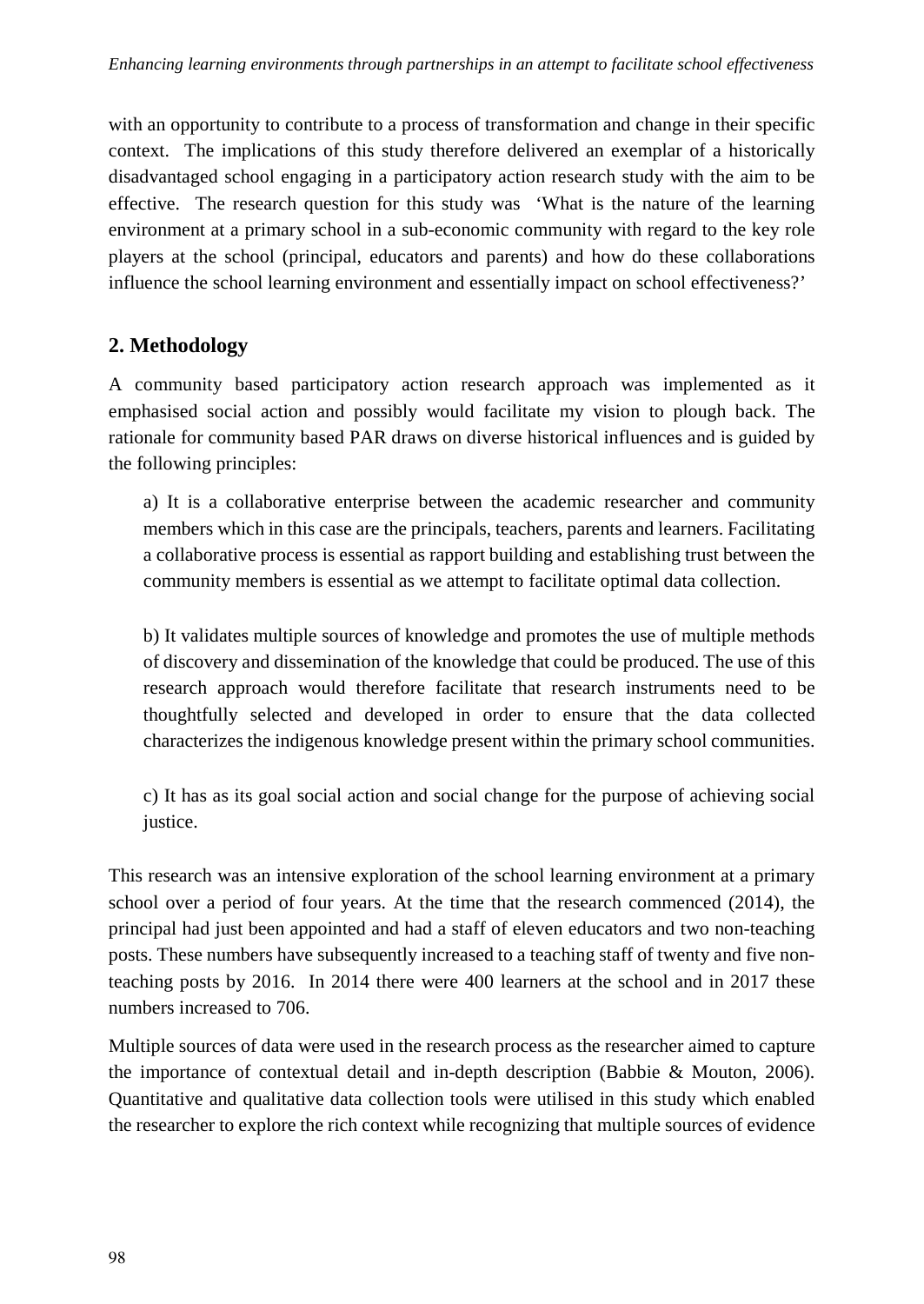(survey, field-notes, interview comments and digital recordings) will increase convergence of results so that results were triangulated which also contributed to the reliability of the research.

The following chronological steps were followed in the data collection phase of the research:

Step 1: Gathering baseline information at the school regarding the educators' and principal's views of how they experience the actual learning environment vs how they would prefer the learning environment to look like and identify trends.

Step 2: Conducting interviews with key stakeholders (educators, principal and parents) as they work towards facilitating school effectiveness. Critically analyzing these findings.

Step 3: Developing interventions in response to the priority needs identified from step 1 and 2 which included the following activities:

- 1. Developing a collectively owned mission and vision statement.
- 2. Supporting parents to understand the CAPS curriculum to assist their children and struggling learners in the school
- 3. Science laboratory

Step 4: Evaluation of interventions

## **3. Major findings**

#### *3.1. The school learning environment was influenced by the school context*

The school learning environment cannot be viewed in isolation within a community and the context of historically disadvantaged communities needed to be recognised and was therefore important. Policy level curriculum reforms which educators were expected to implement, resulted in work pressure due to a lack of resources in the disadvantaged context, the latter was perceived to contribute to ineffective teaching and learning.

### *3.2. Collaborative efforts with all stakeholders contribute to school effectiveness*

There were different levels of collaboration within this school's context. These collaborative efforts were perceived to contribute to school effectiveness however the different levels of collaboration could be enhanced through appropriate capacity building for stakeholders. The need for effective channels of communication was highlighted which would facilitate partnership development. The role of the parents in this school was to contribute to the development of the learning environment through effective participation in their child/ren's education through engaging in regular communication and feedback with educators. The parent body identified a need for an effective communication strategy that seeks to increase their involvement in the school which extends beyond the immediate parent-learner-educator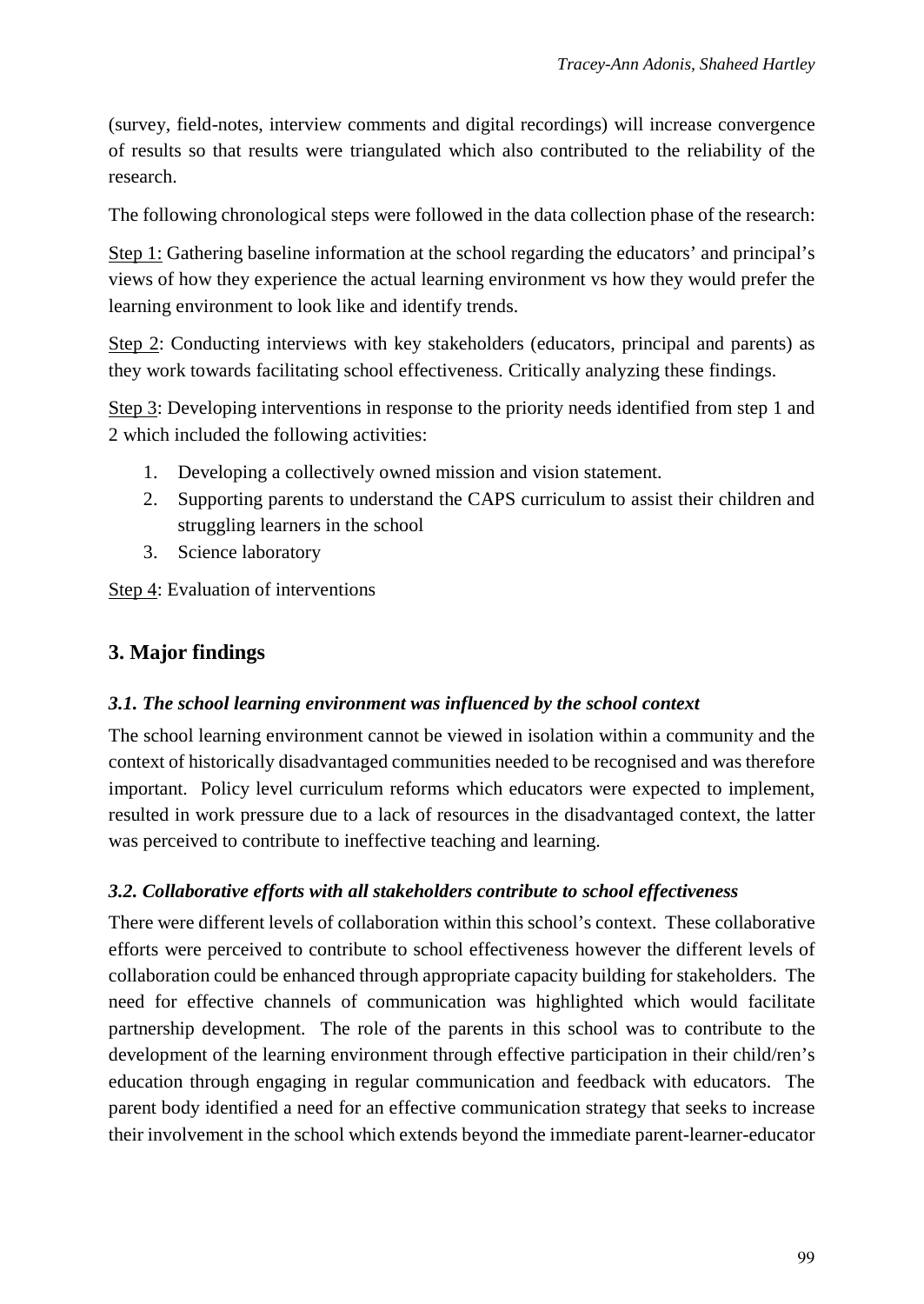interaction to parent committees and an active school governing body. Parents need to understand their specific role as it relates to the policy and realise that their involvement is critical to the contribution that the school makes to the community.

# *3.3. The school as an organisational system was recognised in the development of a collectively owned mission statement*

The school needed to be regarded as an organisational system where the interaction, collaboration and partnership between each stakeholder, namely the educators, principal, parents, learners and the community, were central to facilitating school effectiveness. The role of the principal is critical in this system as his leadership employed a distributive / transformational leadership and management approach within the school setting. Organisational development skills were perceived by educators to be valuable and contributed to the learning environment as it provided educators with the opportunity to engage in collaborative, creative thinking processes and collective decision-making.

# *3.4. The interventions provided much needed resources which facilitated effective teaching and learning*

The educators recognised that the collective and collaborative strategic session generated a mission and vision statement that provided the educators with the necessary guidance in the school learning environment and an initial means for quality assurance in their educational setting. The fact that only educators and the principal were involved in the development of the mission and vision was acknowledged and a subsequent review of the mission and vision is planned where parents' input will also be required.

The reading and writing volunteers provide a human resource for the school and function as a support role for educators who are unable to provide struggling leaners with increased individual contact time.

Another major outcome of this research was the science learning centre which was built at the school and represented possibility for the stakeholders as it was perceived to enhance the teaching and learning at the school. The role of the education department would be to acknowledge the school as an exemplar of a community school that explores and facilitated the development of innovative, collaborative partnerships with a higher education institution, principal, educators, parents, and the surrounding community as it seeks to be an effective school and produce successful learners, irrespective of its historically disadvantaged context.

# **4. Conclusion**

An exploration of the unique learning environment context of primary schools and the value that collaborations between the principals, educators and parents added to the classroom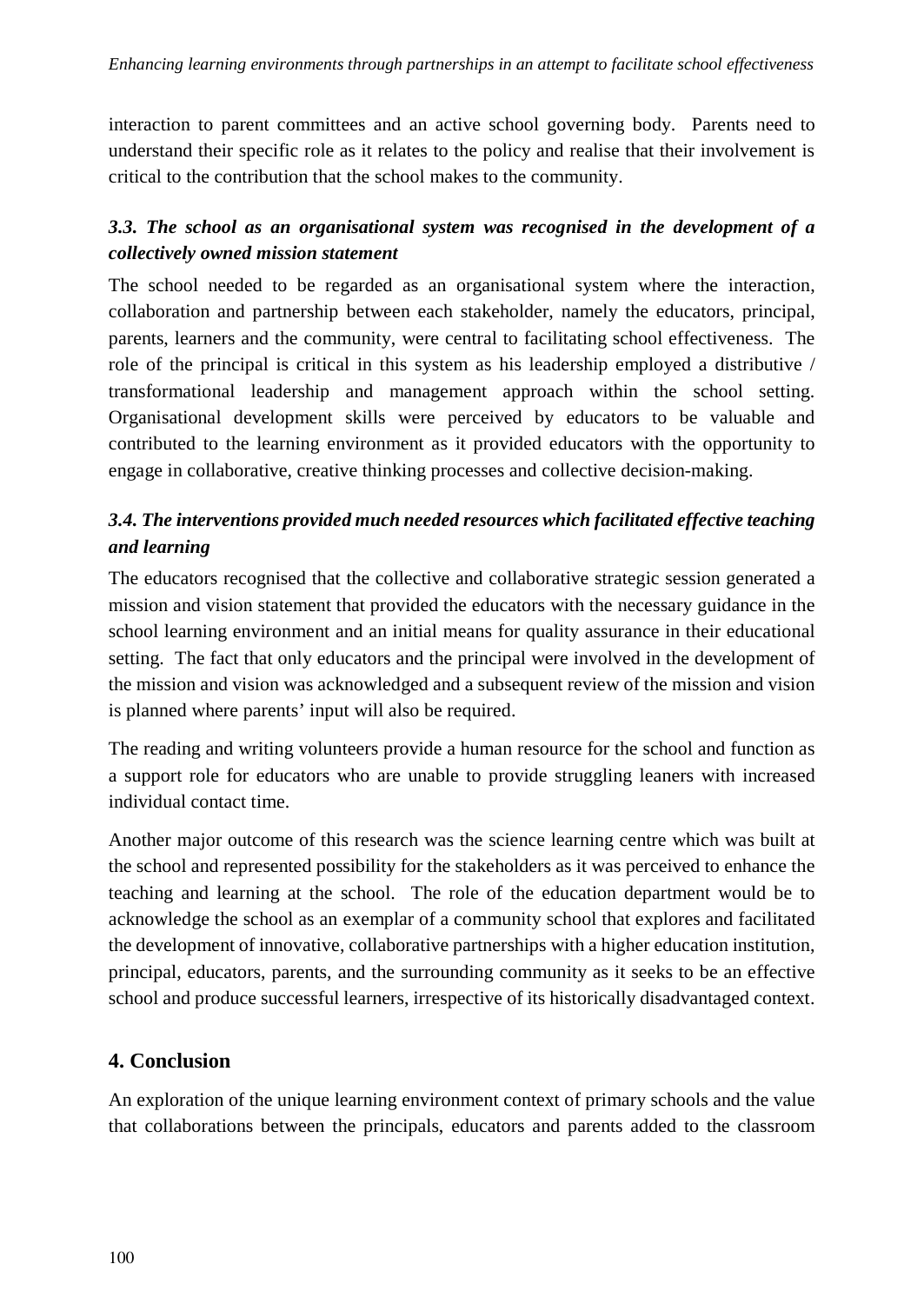learning environment was valuable in the sense that this knowledge contributed to a unique set of lessons learnt that could be applied to other learning environments thus laying the foundation for the effectiveness of schools.

The study was significant as it provided an exemplar of the developmental aspect of facilitating 'ideal' learning environments through partnerships between principals, teachers and parents and the community at primary school level in a disadvantaged community. This study furthermore contributed to the knowledge of collaborative enterprises and learning environments; specifically within disadvantaged schools. This study provided unique baseline information on partnerships at the primary school level and the intricate balances and support provided at each level of partnership as it aims to improve learning environments and facilitate school effectiveness. External influence and collaborative efforts conducted and implemented in partnership with the school, contribute to educational effectiveness and could possibly influence educational transformation.

### **References**

- Babbie, E., & Mouton, J. (2006).The practice of social research 6th edition. Cape Town: Oxford University Press.
- Heystek, J. (2011). School Governing Bodies in South African Schools: Under Pressure to Enhance Democratisation and Improve Quality. Educational Management Administration & Leadership, 39(4), 455 – 468.
- Kamper, G. 2008. A profile of effective leadership in some South African high-poverty schools. South African Journal of Education, 28, 1-18. © 2008 EASA
- Mafora, P. (2013). Learners' and teachers' perceptions of principals' leadership in Soweto secondary schools: a social justice analysis. South African Journal of Education, 33(3). Art#621, 15 pages, http://www.sajournalofeducation.co.za
- Mampane, R. & Huddle, C. (2017). Assessing the outcomes of school-based partnership resilience intervention. South African Journal of Education, 37(1), February. http://doi.10.15700/saje.v37na1412
- Marais, P. (2016). "we can't believe what we see': Overcrowded classrooms through the eyes of student teachers. South African Journal of Education, 36(2), 1-10, May 2016. Retrieved from http://www.sajournalofeducation.co.za
- Nicolson, G. (2015, January 30). South Africa: Where 12 million live in extreme poverty. https://www.dailymaverick.co.za/article/2015-02-03-south-africa-where-12-millionlive-in-extreme-poverty/#.WI-HB00aKUk
- Organisation for Economic Co-operation and Development (OECD). (2017). Economic Surveys South Africa 2017 Overview. Retrieved from http://www.oecd.org/eco/surveys/economic-survey-southafrica.htm